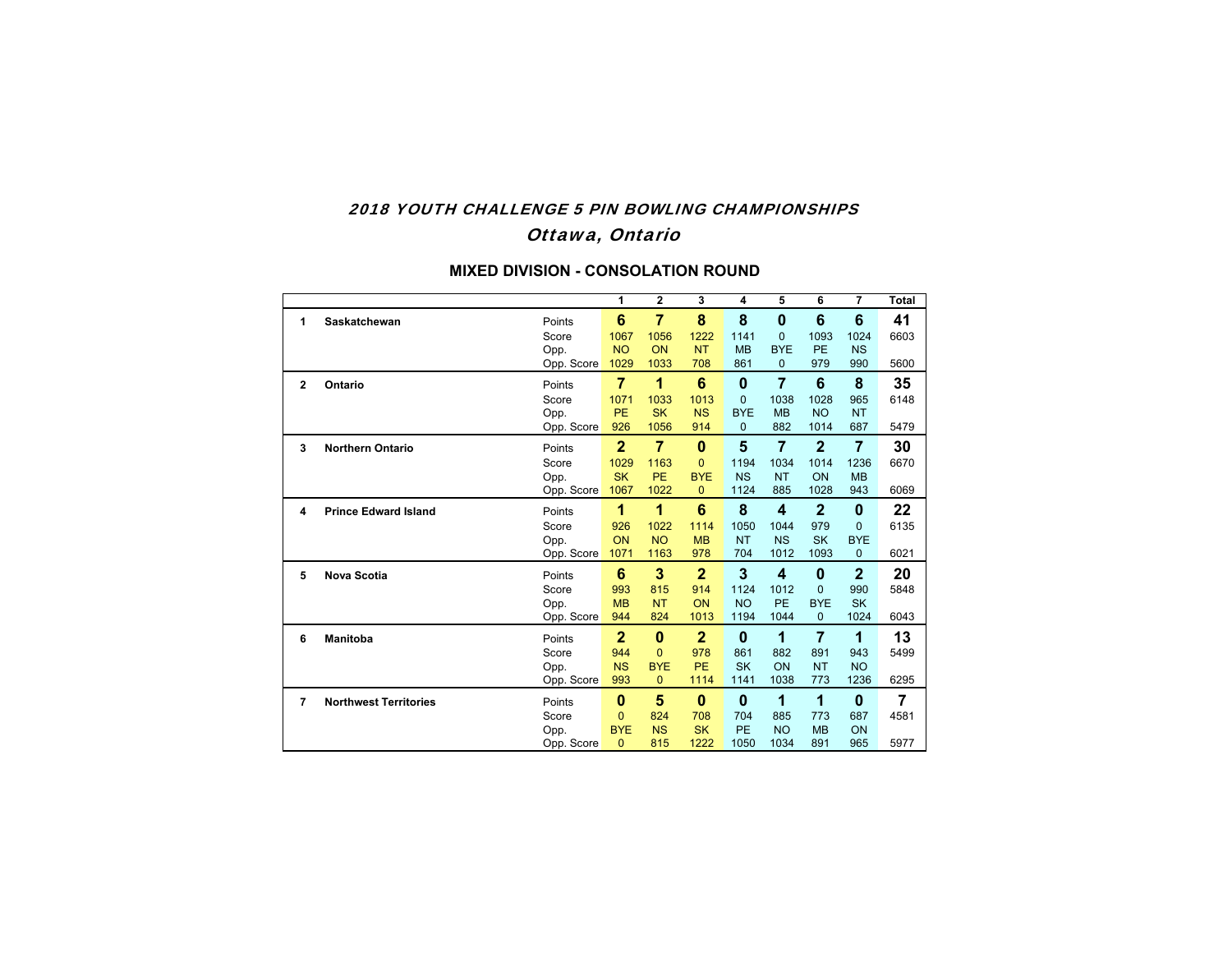### 2018 YOUTH CHALLENGE 5 PIN BOWLING CHAMPIONSHIPS

## Ottawa, Ontario

| <b>Manitoba</b> |                             |                               |           | 1            | $\mathbf{2}$ | 3              | 4         | 5        | 6         | 7         | Total          |
|-----------------|-----------------------------|-------------------------------|-----------|--------------|--------------|----------------|-----------|----------|-----------|-----------|----------------|
| 541             | <b>Suade Moyer</b>          |                               | Score     | 230          |              | 246            | 173       | 212      | 209       | 200       | 1270           |
|                 |                             | HIGH: 246 Frames              |           | 10           |              | 10             | 10        | 10       | 10        | 10        | 60             |
|                 |                             | <b>AVERAGE: 211.67 Points</b> |           | 1            |              |                | $\Omega$  | 1        | 1         | 0         | 4              |
| 542             | <b>Faith Clarke</b>         |                               | Score     | 168          |              | 179            | 183       | 125      | $\Omega$  | 217       | 872            |
|                 |                             | HIGH: 217 Frames              |           | 10           |              | 10             | 10        | 10       | 0         | 10        | 50             |
|                 |                             | <b>AVERAGE: 174.4 Points</b>  |           | $\Omega$     |              |                | $\Omega$  | $\Omega$ | $\Omega$  | $\Omega$  |                |
| 543             | <b>Payton Moyer</b>         |                               | Score     | 145          |              | $\Omega$       | 181       | 181      | 152       | 83        | 742            |
|                 |                             | HIGH: 181 Frames              |           | 10           |              | $\Omega$       | 10        | 10       | 10        | 5         | 45             |
|                 |                             | AVERAGE: 164.89 Points        |           | 0            |              | $\Omega$       | $\Omega$  | 0        |           | O         |                |
| 544             | <b>Nickolas Eu</b>          |                               | Score     | $\Omega$     |              | 131            | 93        | 56       | 163       | 48        | 491            |
|                 |                             | HIGH: 163 Frames              |           | $\Omega$     |              | 10             | 7         | 4        | 10        | 5         | 36             |
|                 |                             | AVERAGE: 136.39 Points        |           | $\Omega$     |              | $\Omega$       | $\Omega$  | 0        | $\Omega$  | O         | $\Omega$       |
| 545             | <b>Curtis Madden</b>        |                               | Score     | 164          |              | 192            | 70        | 186      | 166       | 242       | 1020           |
|                 |                             | HIGH: 242 Frames              |           | 10           |              | 10             | 3         | 10       | 10        | 10        | 53             |
|                 |                             | <b>AVERAGE: 192.45 Points</b> |           | $\Omega$     |              | $\Omega$       | $\Omega$  | $\Omega$ | 1         | 1         | $\overline{2}$ |
| 546             | <b>Matthew Dunn</b>         |                               | Score     | 237          |              | 230            | 161       | 122      | 201       | 153       | 1104           |
|                 |                             | HIGH: 237 Frames              |           | 10           |              | 10             | 10        | 6        | 10        | 10        | 56             |
|                 |                             | <b>AVERAGE: 197.14 Points</b> |           | 1            |              | $\Omega$       | $\Omega$  | $\Omega$ | 1         | O         | $\overline{2}$ |
|                 |                             |                               | Score     | 944          | $\Omega$     | 978            | 861       | 882      | 891       | 943       | 5499           |
|                 |                             | HIGH: 978 Points              |           | $\mathbf{2}$ | $\bf{0}$     | $\overline{2}$ | 0         | 1        | 7         | 1         | 13             |
|                 |                             | AVERAGE: 183.3 Opp            |           | <b>NS</b>    | <b>BYE</b>   | <b>PE</b>      | <b>SK</b> | ON       | <b>NT</b> | <b>NO</b> |                |
| 540             | Sylvia Swaenepoel/Alan Tarn |                               | Opp Score | 993          | 0            | 1114           | 1141      | 1038     | 773       | 1236      | 6295           |

|     | <b>Northern Ontario</b>            |                               |           |              | 2         | 3          | 4         | 5         | 6            | 7         | <b>Total</b> |
|-----|------------------------------------|-------------------------------|-----------|--------------|-----------|------------|-----------|-----------|--------------|-----------|--------------|
| 741 | <b>Felicity Eckensviller</b>       |                               | Score     | 191          | 95        |            | 151       | 204       | 159          | 261       | 1061         |
|     |                                    | HIGH: 261 Frames              |           | 10           | 6         |            | 5         | 10        | 10           | 10        | 51           |
|     |                                    | <b>AVERAGE: 208.04 Points</b> |           | $\Omega$     |           |            | $\Omega$  |           | 0            |           | 3            |
| 742 | <b>Isabelle Rodrigue</b>           |                               | Score     | 160          | 90        |            | 82        | 165       | 178          | 70        | 745          |
|     |                                    | HIGH: 178 Frames              |           | 10           | 4         |            | 5         | 10        | 10           | 3         | 42           |
|     |                                    | AVERAGE: 177.38 Points        |           | $\Omega$     | 0         |            | $\Omega$  |           | 0            |           | 2            |
| 743 | <b>Ashley Baccari</b>              |                               | Score     | 179          | 246       |            | 186       | 106       | 88           | 214       | 1019         |
|     |                                    | HIGH: 246 Frames              |           | 10           | 10        |            | 10        | 5         | 6            | 10        | 51           |
|     |                                    | <b>AVERAGE: 199.8 Points</b>  |           | $\Omega$     |           |            | $\Omega$  | $\Omega$  | 0            |           | 2            |
| 744 | <b>Kyle Beaulieu</b>               |                               | Score     | 51           | 240       |            | 271       | 85        | 90           | 148       | 885          |
|     |                                    | <b>HIGH: 271 Frames</b>       |           | 4            | 10        |            | 10        | 5         | 4            |           | 40           |
|     |                                    | AVERAGE: 221.25 Points        |           | $\Omega$     |           |            |           | $\Omega$  | 0            | $\Omega$  | 2            |
| 745 | <b>Liam Smith</b>                  |                               | Score     | 286          | 248       |            | 289       | 186       | 234          | 315       | 1558         |
|     |                                    | <b>HIGH: 315 Frames</b>       |           | 10           | 10        |            | 10        | 10        | 10           | 10        | 60           |
|     |                                    | <b>AVERAGE: 259.67 Points</b> |           | 1            | 1         |            |           |           | 1            |           | 6            |
| 746 | <b>Scott Burns</b>                 |                               | Score     | 162          | 244       |            | 215       | 288       | 265          | 228       | 1402         |
|     |                                    | HIGH: 288 Frames              |           | 6            | 10        |            | 10        | 10        | 10           | 10        | 56           |
|     |                                    | <b>AVERAGE: 250.36 Points</b> |           |              | $\Omega$  |            | $\Omega$  |           | 1            | $\Omega$  | 3            |
|     |                                    |                               | Score     | 1029         | 1163      | $\Omega$   | 1194      | 1034      | 1014         | 1236      | 6670         |
|     |                                    | HIGH: 1236 Points             |           | $\mathbf{2}$ | 7         | 0          | 5         | 7         | $\mathbf{2}$ | 7         | 30           |
|     |                                    | <b>AVERAGE: 222.33 Opp</b>    |           | <b>SK</b>    | <b>PE</b> | <b>BYE</b> | <b>NS</b> | <b>NT</b> | ON           | <b>MB</b> |              |
| 740 | <b>Phil Smith/Natasha Tremblay</b> |                               | Opp Score | 1067         | 1022      | 0          | 1124      | 885       | 1028         | 943       | 6069         |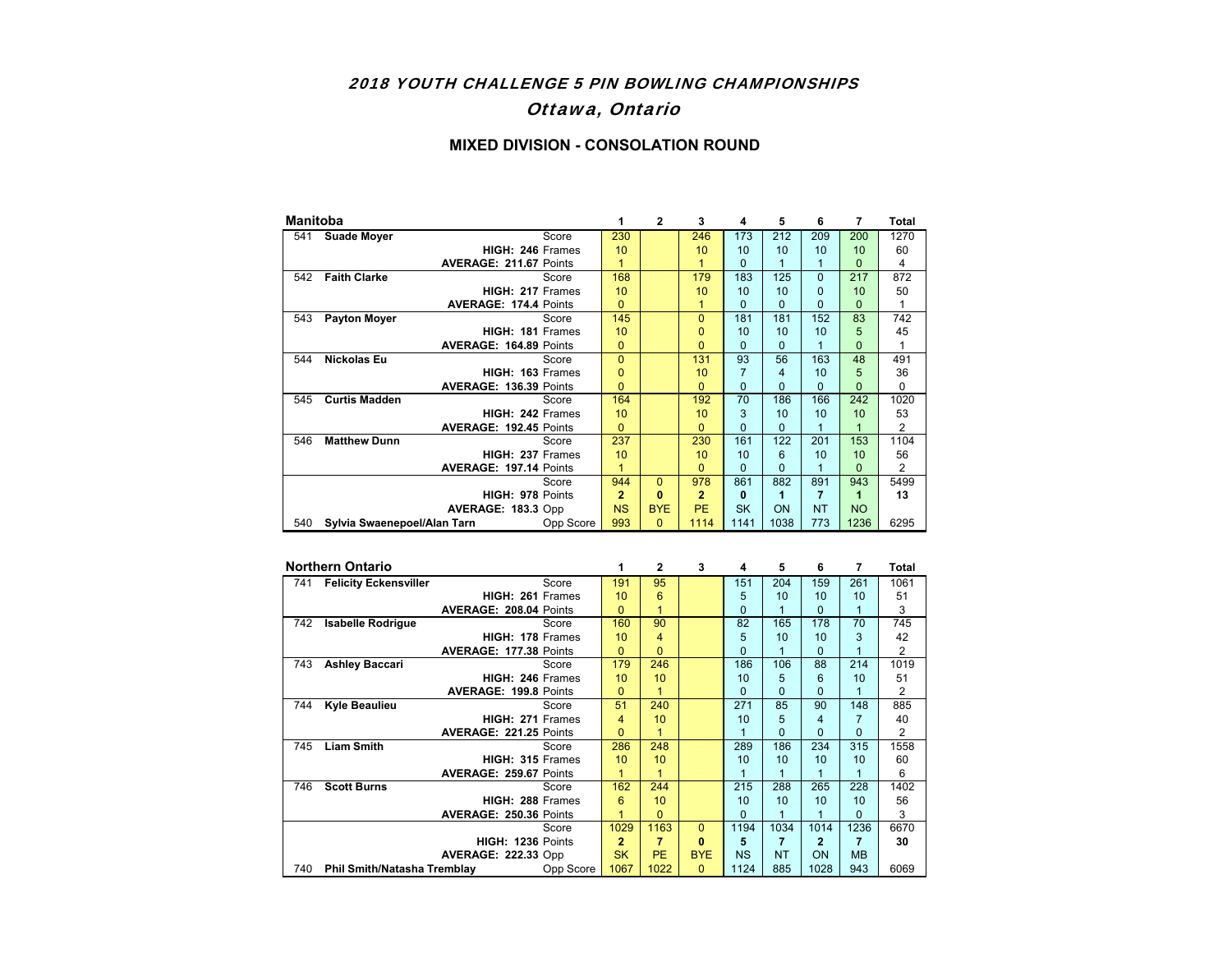### 2018 YOUTH CHALLENGE 5 PIN BOWLING CHAMPIONSHIPS

## Ottawa, Ontario

|     | <b>Nova Scotia</b>           |                                     | 1                    | $\mathbf{2}$                   | 3                    | 4                  | 5                   | 6              | $\overline{7}$      | <b>Total</b>          |
|-----|------------------------------|-------------------------------------|----------------------|--------------------------------|----------------------|--------------------|---------------------|----------------|---------------------|-----------------------|
| 941 | <b>Tristin Whitman</b>       | Score                               | 216                  | 177                            | 188                  | 129                | 239                 |                | 213                 | 1162                  |
|     |                              | HIGH: 239 Frames                    | 10                   | 10                             | 10                   | 6                  | 10                  |                | 10                  | 56                    |
|     |                              | AVERAGE: 207.5 Points               | $\mathbf{1}$         | $\mathbf{1}$                   | $\mathbf{1}$         | $\mathbf{0}$       | $\mathbf{1}$        |                | $\mathbf{1}$        | 5                     |
| 942 | <b>Makayla Addington</b>     | Score                               | 181                  | 173                            | 70                   | 256                | 164                 |                | 110                 | 954                   |
|     |                              | HIGH: 256 Frames                    | 10                   | 10                             | $\overline{4}$       | 10                 | 10                  |                | $\overline{4}$      | 48                    |
|     |                              | AVERAGE: 198.75 Points              | $\mathbf{1}$         | $\overline{0}$                 | $\overline{0}$       | $\mathbf{1}$       | $\overline{1}$      |                | $\mathbf{1}$        | $\overline{4}$        |
| 943 | <b>Kera Howe</b>             | Score                               | 129                  | 140                            | 194                  | 45                 | 65                  |                | 83                  | 656                   |
|     |                              | HIGH: 194 Frames                    | 8                    | 10                             | 10                   | $\overline{4}$     | 3                   |                | 6                   | 41                    |
|     |                              | <b>AVERAGE: 160 Points</b>          | $\overline{0}$       | $\mathbf{1}$                   | $\mathbf{1}$         | $\Omega$           | $\Omega$            |                | $\overline{0}$      | $\overline{2}$<br>911 |
| 944 | <b>Ryan Nitz</b>             | Score                               | 182                  | 28                             | 90                   | 252                | 204                 |                | 155                 |                       |
|     |                              | HIGH: 252 Frames                    | 10<br>$\overline{0}$ | $\mathbf{1}$<br>$\overline{0}$ | 6<br>$\overline{0}$  | 10<br>$\mathbf{1}$ | 10<br>$\mathbf{1}$  |                | 10<br>$\mathbf{0}$  | 47<br>2               |
| 945 | <b>Cody Richard</b>          | AVERAGE: 193.83 Points<br>Score     | 270                  | 120                            | 207                  | 223                | 237                 |                | 243                 | 1300                  |
|     |                              | HIGH: 270 Frames                    | 10                   | 9                              | 10                   | 10                 | 10                  |                | 10                  | 59                    |
|     |                              | AVERAGE: 220.34 Points              | $\mathbf{1}$         | $\overline{0}$                 | $\Omega$             | $\mathbf{1}$       | $\mathbf{1}$        |                | $\overline{0}$      | 3                     |
| 946 | <b>Colten Deveaux</b>        | Score                               | $\overline{15}$      | 177                            | 165                  | 219                | 103                 |                | 186                 | 865                   |
|     |                              | HIGH: 219 Frames                    | $\overline{2}$       | 10                             | 10                   | 10                 | $\overline{7}$      |                | 10                  | 49                    |
|     |                              | AVERAGE: 176.53 Points              | $\overline{0}$       | $\mathbf{1}$                   | $\overline{0}$       | $\overline{0}$     | $\Omega$            |                | $\overline{0}$      | $\mathbf{1}$          |
|     |                              | Score                               | 993                  | 815                            | 914                  | 1124               | 1012                | $\overline{0}$ | 990                 | 5848                  |
|     |                              | HIGH: 1124 Points                   | 6                    | 3                              | $\overline{2}$       | 3                  | $\overline{\bf{4}}$ | $\mathbf{0}$   | $\overline{2}$      | 20                    |
|     |                              | AVERAGE: 194.93 Opp                 | <b>MB</b>            | <b>NT</b>                      | ON                   | <b>NO</b>          | PF                  | <b>BYE</b>     | <b>SK</b>           |                       |
| 940 | Rod Nitz/Synthia Schofielf   | Opp Score                           | 944                  | 824                            | 1013                 | 1194               | 1044                | $\Omega$       | 1024                | 6043                  |
|     |                              |                                     |                      |                                |                      |                    |                     |                |                     |                       |
|     |                              |                                     |                      |                                |                      |                    |                     |                |                     |                       |
|     | <b>Northwest Territories</b> |                                     | 1                    | $\overline{2}$                 | 3                    | 4                  | 5                   | 6              | $\overline{7}$      | <b>Total</b>          |
| 141 | <b>Tatyana Burla</b>         | Score                               |                      | 131                            | 120                  | 125                | 138                 | 147            | 152                 | 813                   |
|     |                              | HIGH: 152 Frames                    |                      | 10                             | 10                   | 10                 | 10                  | 10             | 10                  | 60                    |
|     |                              | <b>AVERAGE: 135.5 Points</b>        |                      | $\overline{0}$                 | $\mathbf{0}$         | $\Omega$           | $\Omega$            | $\overline{0}$ | $\overline{0}$      | 0                     |
| 142 | <b>Nicole Irwin</b>          | Score                               |                      | 203                            | 165                  | 164                | 236                 | 156            | $\overline{0}$      | 924                   |
|     |                              | HIGH: 236 Frames                    |                      | 10                             | 10                   | 10                 | 10                  | 10             | $\overline{0}$      | 50                    |
|     |                              | <b>AVERAGE: 184.8 Points</b>        |                      | $\mathbf{1}$                   | $\mathbf{0}$         | $\Omega$           | $\mathbf{0}$        | $\mathbf{0}$   | $\overline{0}$      | $\mathbf{1}$          |
| 143 | Mayuko Burla                 | Score                               |                      | 66                             | 60                   | 96                 | $\overline{0}$      | 150            | 98                  | 470                   |
|     |                              | HIGH: 150 Frames                    |                      | $6\phantom{1}6$                | $\overline{7}$       | 10                 | $\Omega$            | 10             | 10                  | 43                    |
|     |                              | AVERAGE: 109.3 Points               |                      | $\overline{0}$                 | $\overline{0}$       | $\Omega$           | $\Omega$            | $\mathbf{0}$   | $\mathbf{0}$        | 0                     |
| 144 | <b>Jack Irwin</b>            | Score                               |                      | 145                            | 189                  | 172                | 129                 | $\overline{0}$ | 142                 | $\overline{777}$      |
|     |                              | HIGH: 189 Frames                    |                      | 10                             | 10                   | 10                 | 10                  | $\mathbf{0}$   | 10                  | 50                    |
|     |                              | <b>AVERAGE: 155.4 Points</b>        |                      | $\overline{0}$                 | $\overline{0}$       | $\Omega$           | $\Omega$            | $\overline{0}$ | $\overline{0}$      | $\mathbf 0$           |
| 145 | <b>Ethan Bowker</b>          | Score                               |                      | 206                            | 139                  | 126                | 237                 | 184            | 157                 | 1049                  |
|     |                              | HIGH: 237 Frames                    |                      | 10                             | 10                   | $\overline{7}$     | 10                  | 10             | 10                  | 57                    |
|     |                              | AVERAGE: 184.04 Points<br>Score     |                      | $\overline{1}$                 | $\overline{0}$       | $\mathbf 0$<br>21  | $\mathbf{1}$<br>145 | $\mathbf{1}$   | $\mathbf{0}$<br>138 | 3<br>548              |
| 146 | <b>Grady Stabel</b>          | <b>HIGH: 145 Frames</b>             |                      | 73<br>$\overline{4}$           | $\overline{35}$<br>3 | 3                  | 10                  | 136<br>10      | 10                  | 40                    |
|     |                              |                                     |                      | $\mathbf{0}$                   | $\overline{0}$       | $\mathbf{0}$       | $\Omega$            | $\Omega$       | $\Omega$            | $\Omega$              |
|     |                              | <b>AVERAGE: 137 Points</b><br>Score | $\overline{0}$       | 824                            | 708                  | 704                | 885                 | 773            | 687                 | 4581                  |
|     |                              | HIGH: 885 Points                    | $\bf{0}$             | 5                              | $\mathbf{0}$         | 0                  | 1                   | 1              | $\mathbf{0}$        | 7                     |
|     |                              | AVERAGE: 152.7 Opp                  | <b>BYE</b>           | <b>NS</b>                      | <b>SK</b>            | PE                 | <b>NO</b>           | <b>MB</b>      | ON                  |                       |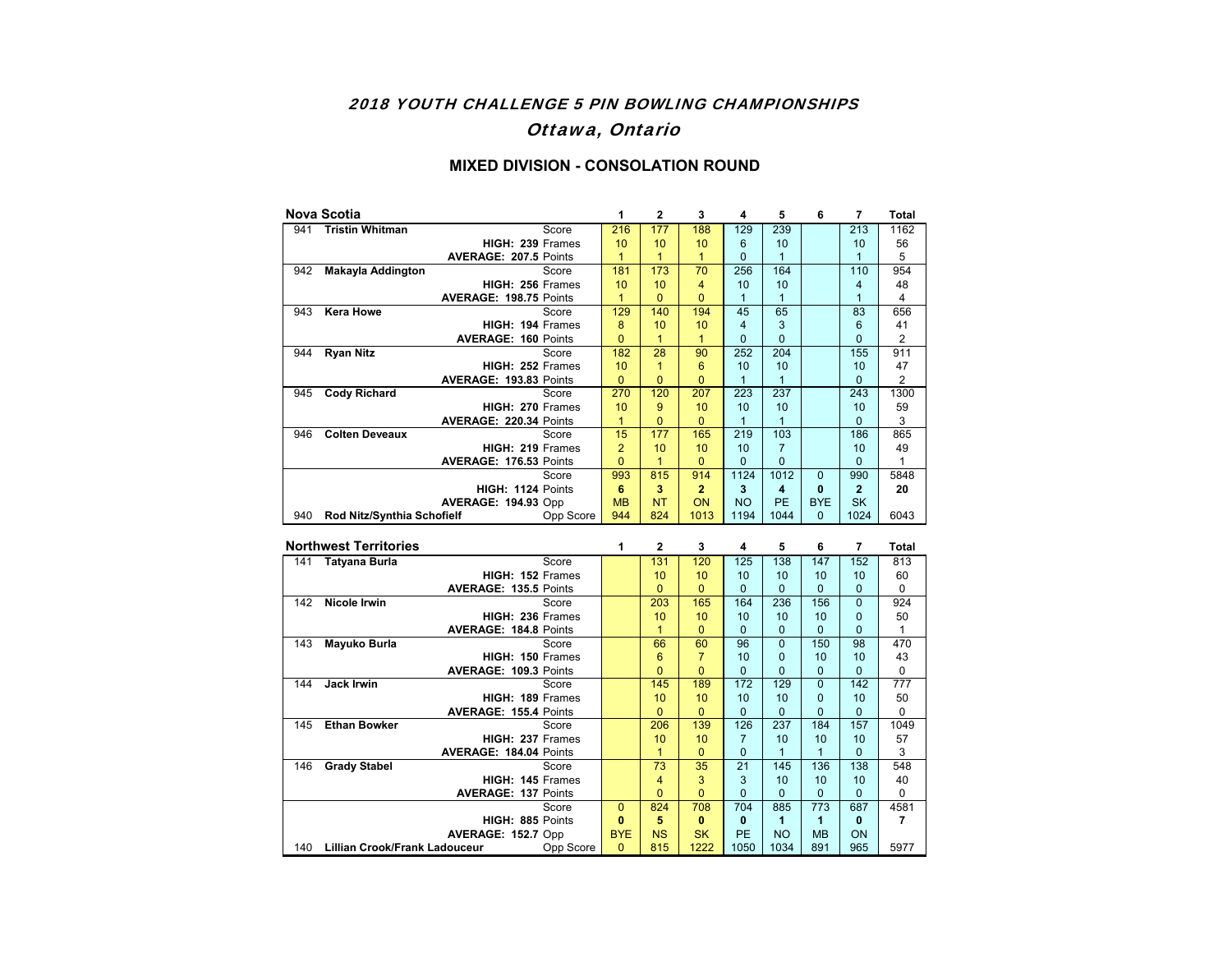### 2018 YOUTH CHALLENGE 5 PIN BOWLING CHAMPIONSHIPS

## Ottawa, Ontario

| <b>Ontario</b> |                                 |                                         | 1                               | $\overline{2}$ | 3                   | 4              | 5                       | 6                           | 7                                         | <b>Total</b>       |
|----------------|---------------------------------|-----------------------------------------|---------------------------------|----------------|---------------------|----------------|-------------------------|-----------------------------|-------------------------------------------|--------------------|
| 641            | <b>Megan Verbeek</b>            | Score                                   | 251                             | 192            | 258                 |                | 225                     | 193                         | 174                                       | 1293               |
|                |                                 | HIGH: 258 Frames                        | 10                              | 10             | 10                  |                | 10                      | 10                          | 10                                        | 60                 |
|                |                                 | AVERAGE: 215.5 Points                   | $\overline{1}$                  | $\Omega$       | $\overline{1}$      |                | $\mathbf{1}$            | $\mathbf{1}$                | $\mathbf{1}$                              | 5                  |
| 642            | <b>Emma Jacques</b>             | Score                                   | 63                              | $\Omega$       | 154                 |                | 212                     | 154                         | 192                                       | 775                |
|                |                                 | HIGH: 212 Frames                        | 5                               | $\mathbf{0}$   | 10                  |                | 10                      | 6                           | 10                                        | 41                 |
|                |                                 | AVERAGE: 189.02 Points                  | $\overline{0}$                  | $\mathbf{0}$   | $\overline{0}$      |                | $\Omega$                | $\mathbf{1}$                | $\mathbf{1}$                              | $\overline{2}$     |
| 643            | Zoe Whitney-Hand                | Score                                   | 253                             | 243            | 197                 |                | 51                      | 195                         | 182                                       | 1121               |
|                |                                 | HIGH: 253 Frames                        | 10                              | 10             | 10                  |                | $\overline{4}$          | 10                          | 10                                        | 54                 |
|                |                                 | <b>AVERAGE: 207.59 Points</b>           | $\mathbf{1}$                    | $\mathbf{1}$   | $\mathbf{1}$        |                | $\mathbf 0$             | $\mathbf{0}$                | $\mathbf{1}$                              | 4                  |
| 644            | <b>Matthew Leppert</b>          | Score                                   | 206                             | 211            | 224                 |                | 199                     | 221                         | 104                                       | 1165               |
|                |                                 | HIGH: 224 Frames                        | 10                              | 10             | 10                  |                | 10                      | 10                          | 6                                         | 56                 |
|                |                                 | AVERAGE: 208.04 Points                  | $\mathbf{1}$<br>$\overline{73}$ | $\mathbf{0}$   | $\mathbf{1}$<br>42  |                | $\mathbf{1}$<br>137     | $\overline{0}$<br>63        | $\mathbf{1}$<br>90                        | 4                  |
| 645            | <b>Talen McGraw</b>             | Score                                   |                                 | 211            |                     |                |                         | 4                           |                                           | 616                |
|                |                                 | HIGH: 211 Frames                        | 5<br>$\overline{0}$             | 10<br>$\Omega$ | 3<br>$\overline{0}$ |                | 6<br>$\mathbf{1}$       | $\overline{0}$              | $\overline{\mathbf{4}}$<br>$\overline{0}$ | 32<br>$\mathbf{1}$ |
| 646            | <b>Austin Laprade</b>           | AVERAGE: 192.5 Points<br>Score          | 225                             | 176            | 138                 |                | 214                     | 202                         | 223                                       | 1178               |
|                |                                 | HIGH: 225 Frames                        | 10                              | 10             | $\overline{7}$      |                | 10                      | 10                          | 10                                        | 57                 |
|                |                                 | AVERAGE: 206.67 Points                  | $\mathbf{1}$                    | $\Omega$       | $\overline{0}$      |                | $\mathbf{1}$            | $\mathbf{1}$                | $\mathbf{1}$                              | 4                  |
|                |                                 | Score                                   | 1071                            | 1033           | 1013                | $\mathbf 0$    | 1038                    | 1028                        | 965                                       | 6148               |
|                |                                 | HIGH: 1071 Points                       | $\overline{7}$                  | 1              | 6                   | $\mathbf{0}$   | $\overline{7}$          | 6                           | 8                                         | 35                 |
|                |                                 | <b>AVERAGE: 204.93 Opp</b>              | <b>PE</b>                       | <b>SK</b>      | <b>NS</b>           | <b>BYE</b>     | <b>MB</b>               | <b>NO</b>                   | <b>NT</b>                                 |                    |
| 640            | <b>Vicky Robins/Bob Walters</b> | Opp Score                               | 926                             | 1056           | 914                 | $\mathbf{0}$   | 882                     | 1014                        | 687                                       | 5479               |
|                |                                 |                                         |                                 |                |                     |                |                         |                             |                                           |                    |
|                |                                 |                                         |                                 |                |                     |                |                         |                             |                                           |                    |
|                | <b>Prince Edward Island</b>     |                                         | 1                               | $\overline{2}$ | 3                   | 4              | 5                       | 6                           | 7                                         | <b>Total</b>       |
|                | 1041 Amy Spence                 | Score                                   | 172                             | 253            | 302                 | 68             | 105                     | 181                         |                                           | 1081               |
|                |                                 | HIGH: 302 Frames                        | 10                              | 10             | 10                  | 5              | 6                       | 10                          |                                           | 51                 |
|                |                                 | AVERAGE: 211.96 Points                  | $\mathbf{0}$                    | $\mathbf{1}$   | $\mathbf{1}$        | $\overline{0}$ | $\Omega$                |                             |                                           | 2                  |
|                | 1042 Sherry Wedge               | Score                                   | 32                              | 191            | 208                 | 230            | 234                     | 209                         |                                           | 1104               |
|                |                                 | HIGH: 234 Frames                        | 3                               | 10             | 10                  | 10             | 10                      | 10                          |                                           | 53                 |
|                |                                 | <b>AVERAGE: 208.3 Points</b>            | $\overline{0}$                  | $\Omega$       | $\overline{0}$      | $\mathbf{1}$   | $\Omega$                | $\overline{0}$              |                                           | $\mathbf{1}$       |
| 1043           | <b>Shakira Gallant</b>          | Score                                   | 275                             | 170            | 151                 | 117            | 188                     | 220                         |                                           | 1121               |
|                |                                 | HIGH: 275 Frames                        | 10                              | 10             | 10                  | 5              | 10                      | 10                          |                                           | 55                 |
|                |                                 | AVERAGE: 203.82 Points                  | $\mathbf{1}$                    | $\Omega$       | $\mathbf{1}$        | $\mathbf{1}$   | $\Omega$                | $\mathbf{1}$                |                                           | 4                  |
| 1044           | <b>Trey Wedge</b>               | Score                                   | 153                             | 207            | 44                  | 194            | 56                      | 78                          |                                           | 732                |
|                |                                 | HIGH: 207 Frames                        | 10                              | 10             | $\overline{4}$      | 10             | $\overline{\mathbf{4}}$ | 3                           |                                           | 41                 |
|                |                                 | AVERAGE: 178.54 Points                  | $\overline{0}$                  | $\Omega$       | $\overline{0}$      | $\mathbf{1}$   | $\Omega$                | $\overline{0}$              |                                           | $\mathbf{1}$       |
| 1045           | <b>Hayden Cotton</b>            | Score                                   | 193                             | 158            | 133                 | 225            | 219                     | 120                         |                                           | 1048               |
|                |                                 | HIGH: 225 Frames                        | 10                              | 8              | 6                   | 10             | 10                      | $\overline{7}$              |                                           | 51                 |
|                |                                 | AVERAGE: 205.49 Points                  | $\overline{0}$                  | $\overline{0}$ | $\overline{0}$      | $\mathbf{1}$   | $\mathbf{0}$            | $\mathbf 0$                 |                                           | $\mathbf{1}$       |
| 1046           | <b>Keegan McInnis</b>           | Score                                   | 101                             | 43             | 276                 | 216            | 242                     | 171                         |                                           | 1049               |
|                |                                 | HIGH: 276 Frames                        | $\overline{7}$                  | $\overline{2}$ | 10                  | 10             | 10                      | 10                          |                                           | 49                 |
|                |                                 | <b>AVERAGE: 214.08 Points</b>           | $\overline{0}$                  | $\Omega$       | $\mathbf{1}$        | $\mathbf{1}$   | $\mathbf{1}$            | $\mathbf{1}$                |                                           | 4                  |
|                |                                 | Score                                   | 926                             | 1022           | 1114                | 1050           | 1044                    | 979                         | $\overline{0}$                            | 6135               |
|                |                                 | HIGH: 1114 Points<br>AVERAGE: 204.5 Opp | 1<br>ON                         | 1<br><b>NO</b> | 6<br><b>MB</b>      | 8<br><b>NT</b> | 4<br><b>NS</b>          | $\overline{2}$<br><b>SK</b> | 0<br><b>BYE</b>                           | 22                 |